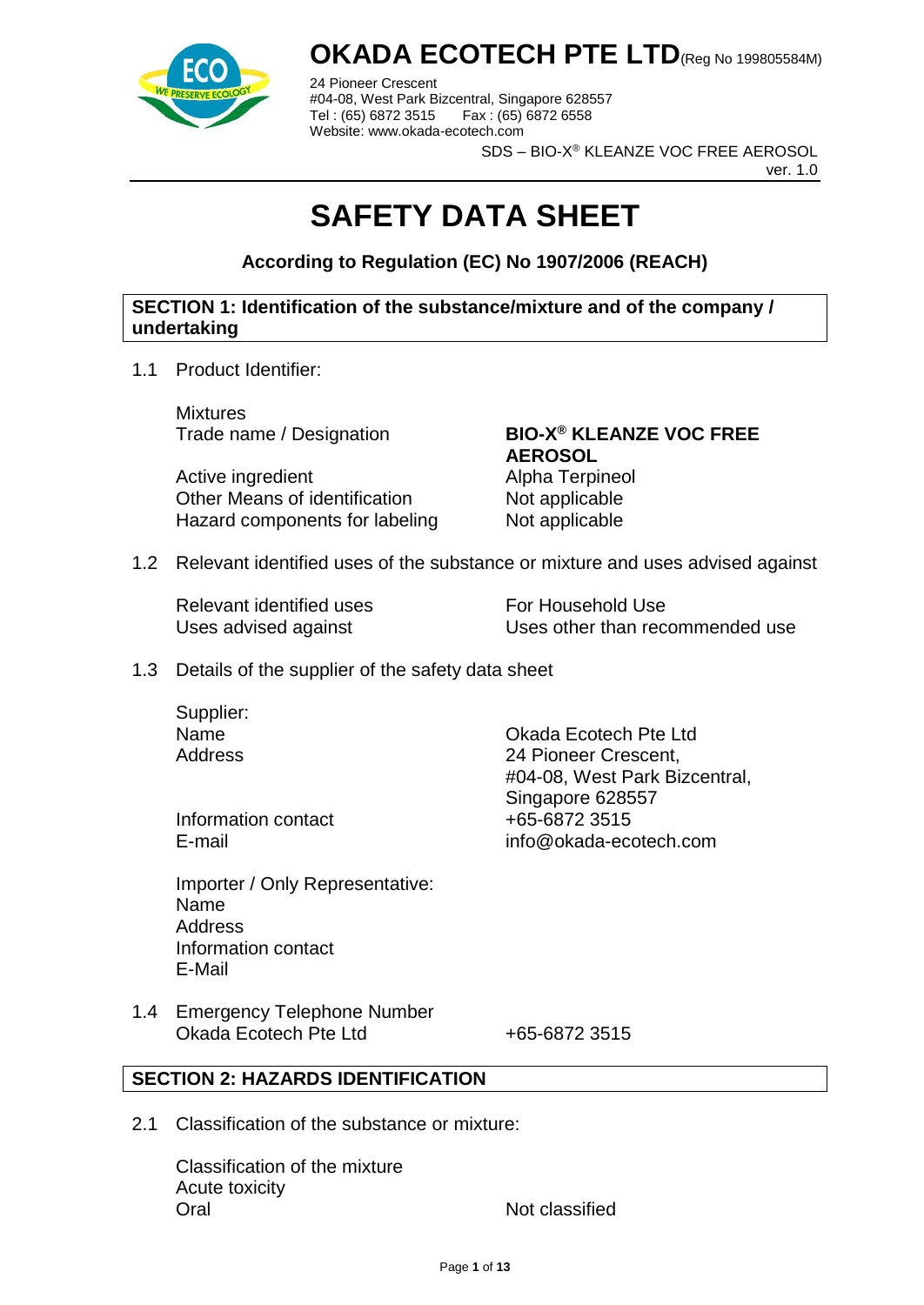

24 Pioneer Crescent #04-08, West Park Bizcentral, Singapore 628557 Fax : (65) 6872 6558 Website: www.okada-ecotech.com

SDS – BIO-X® KLEANZE VOC FREE AEROSOL

ver. 1.0

Dermal Not classified Inhalation (Dust) Not classified Skin corrosion/irritation Not classified Skin contact Non-irritating (Rabbit) Eye contact Slight (Rabbit)

Reproductive Toxicity Not Classified

Aquatic hazard Acute Category No data available Chronic Category No data available

Skin sensitization Not a sensitizer (Guinea Pig) Carcinogenicity **Not likely to be carcinogenic to** humans

2.2 Label elements

Labelling according to Regulation (EC) No 1272/2008 [CLP/GHS]

| Hazard pictograms<br>Signal word<br><b>Hazard statements</b> | Not applicable<br>Not applicable<br><b>WHO HAZARD CLASSIFICATION -</b><br>Unlikely to Present Acute Hazard in<br><b>Normal Use</b>        |
|--------------------------------------------------------------|-------------------------------------------------------------------------------------------------------------------------------------------|
| <b>Precautionary statements</b>                              |                                                                                                                                           |
| P <sub>210</sub>                                             | Keep away from heat, hot surfaces,<br>sparks, open flames and other ignition<br>sources. No smoking.                                      |
| P <sub>251</sub>                                             | Pressurized container: Do not pierce<br>or burn, even after use.                                                                          |
| P302+P352                                                    | IF ON SKIN: Wash with plenty of<br>water and soap.                                                                                        |
| P301+P330+P331                                               | IF SWALLOWED: Rinse mouth, Do<br>NOT induce vomiting.                                                                                     |
| P304+P340                                                    | IF INHALED: Remove person to fresh<br>air and keep comfortable for<br>breathing.                                                          |
| P305+P351+P338                                               | IF IN EYES: Rinse cautiously with<br>water for several minutes. Remove<br>contact lenses, if present and easy to<br>do. Continue rinsing. |
| P410+P412                                                    | Protect from sunlight. Do not expose<br>to temperatures exceeding 50 °C/122<br>°F.                                                        |
| P <sub>501</sub>                                             | Dispose empty container according to<br>local rules                                                                                       |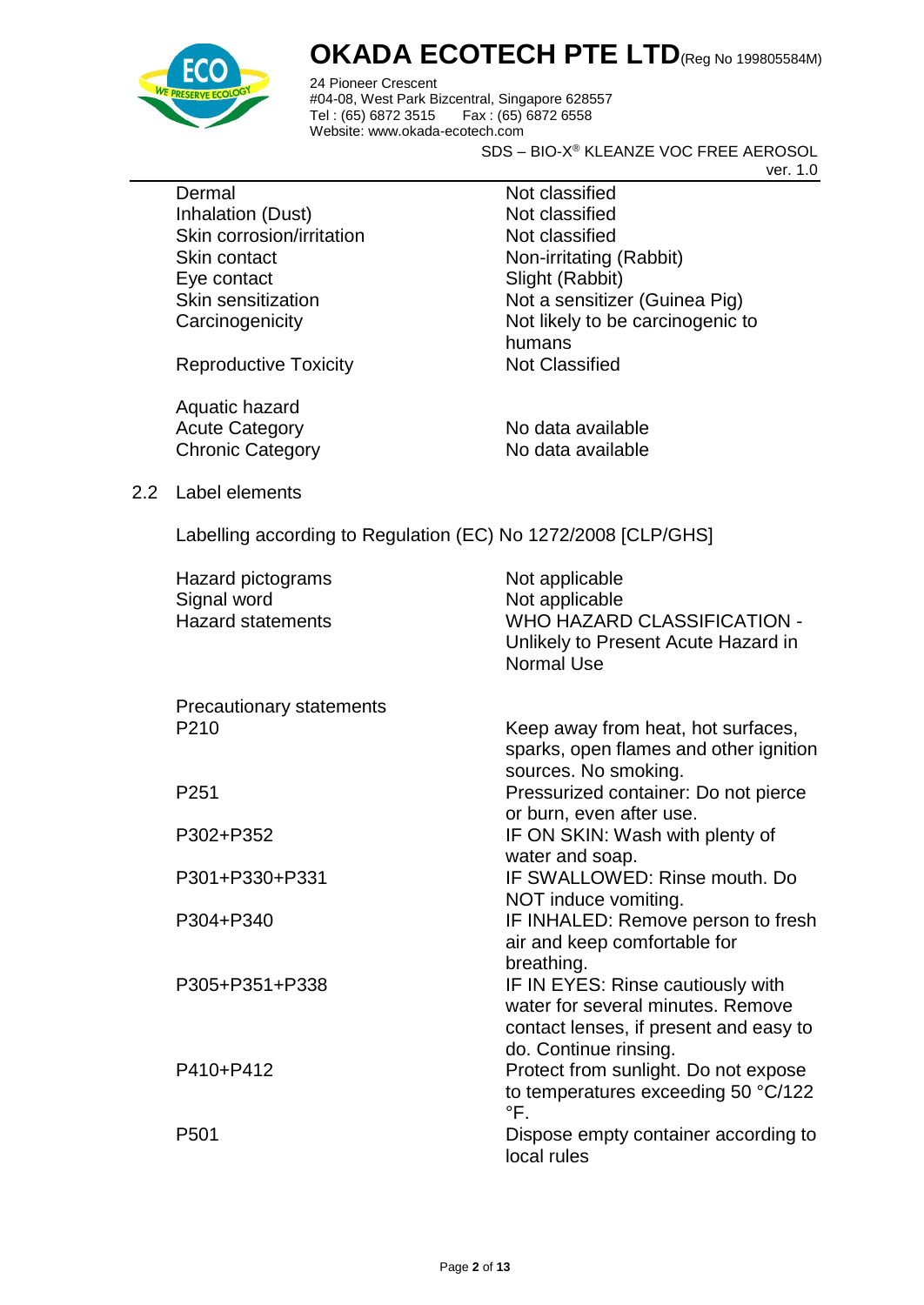

24 Pioneer Crescent #04-08, West Park Bizcentral, Singapore 628557 Fax : (65) 6872 6558 Website: www.okada-ecotech.com

SDS – BIO-X® KLEANZE VOC FREE AEROSOL

ver. 1.0

| Supplemental Hazard information:     | N |
|--------------------------------------|---|
| Special rules for supplemental       |   |
| label elements for certain mixtures: | N |
| Additional labelling:                | N |

lot applicable

lot applicable lot applicable

2.3 Other hazards

Adverse physicochemical effects: Not applicable Adverse human health effects and symptoms: Not applicable Adverse environmental effects: Not applicable Other adverse hazards: Not applicable

### **SECTION 3: COMPOSITION / INFORMATION ON INGREDIENTS**

3.1 Substances Not applicable

3.2 Mixtures

| <b>Substance</b><br>name              | <b>CAS</b><br>No. | <b>INDEX</b><br>No. | EC No.          | Concen<br>tration | <b>Classification</b><br>according<br><b>Regulation (EC) No.</b><br>1272 [CLP] | <b>SCL and/or</b><br><b>M-factor</b> |
|---------------------------------------|-------------------|---------------------|-----------------|-------------------|--------------------------------------------------------------------------------|--------------------------------------|
| Alpha<br>Terpineol                    | 98-55-5           | N.A.                | 232-26<br>$8-1$ | 0.125%            | Skin Irrit.2; H315<br>Eye Irrit.2; H319                                        | No data available                    |
| Inert<br>Ingredients &<br>Surfactants | N.A.              | N.A.                | N.A.            | 59.875<br>$\%$    | N.A.                                                                           | N.A.                                 |
| <b>HFC-134a</b>                       | 811-97-<br>2      | N.A.                | 212-37<br>7-0   | 40.00 %           | Press. Gas (Liq.); H280                                                        | No data available                    |

Hazardous ingredients Not applicable

Description of the mixture Milky white aqueous emulsion

#### Additional information:

This mixture does not contain further substances fulfilling the criteria of hazard class "acute toxicity" according to CLP regulation.

### **SECTION 4: FIRST AID MEASURES**

4.1 Description of first aid measures

General Information

Following inhalation **Remove victims from area of** exposure and move to fresh air Following skin contact **Immediately wash with soap & water** Following eye contact Flush eye immediately with steady running water for at least 15 mins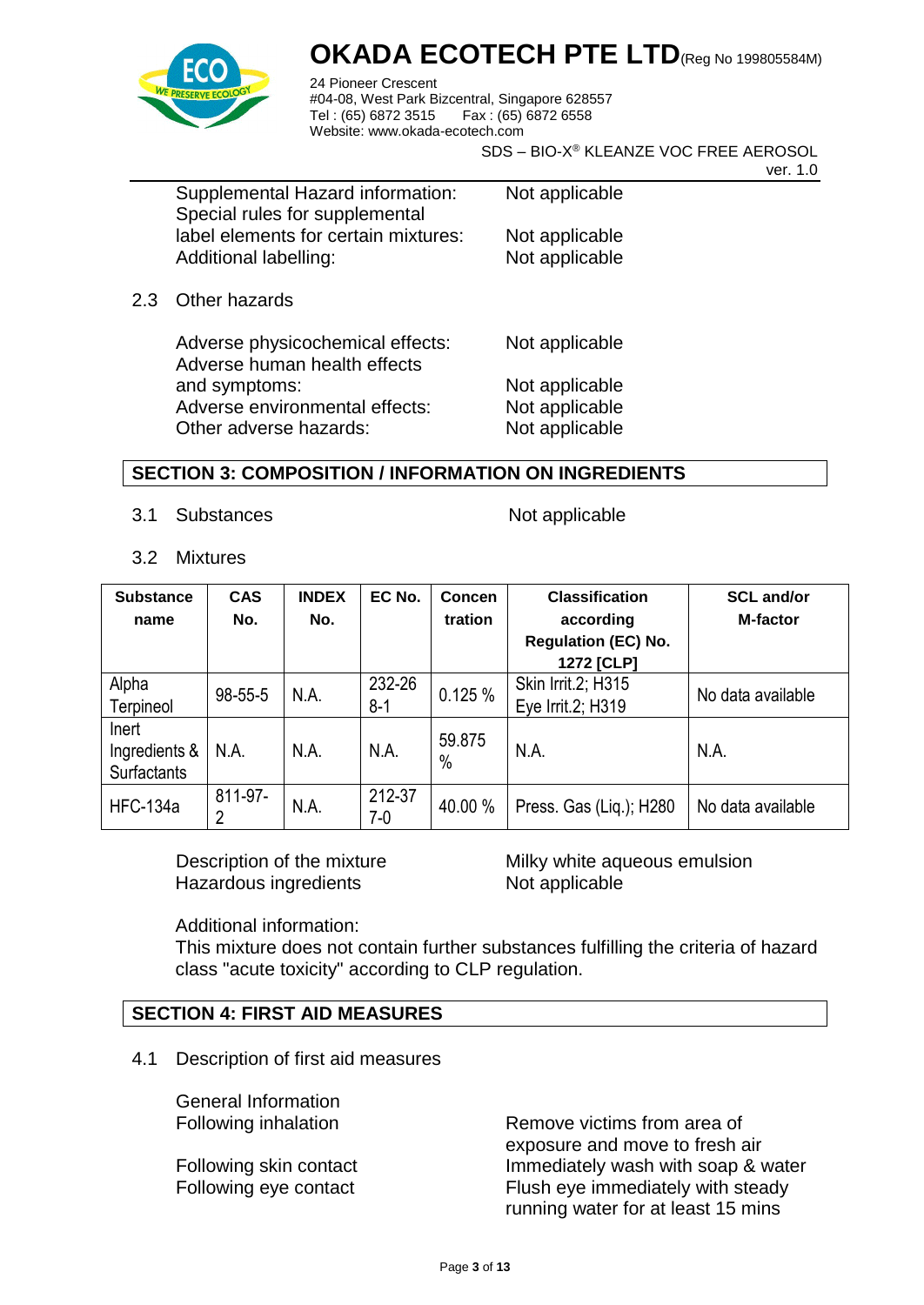

24 Pioneer Crescent #04-08, West Park Bizcentral, Singapore 628557 Fax: (65) 6872 6558 Website: www.okada-ecotech.com

SDS – BIO-X® KLEANZE VOC FREE AEROSOL

ver. 1.0

Following ingestion **Drink plenty of water.** Do not induce vomiting Self-protection of the first aider Not applicable

4.2 Most important symptoms and effects, both acute and delayed

| Symptoms       | No data available |
|----------------|-------------------|
| <b>Effects</b> | No data available |

4.3 Indication of any immediate medical attention and special treatment needed

Special treatment No data available

Notes for the doctor Treat symptomatically

### **SECTION 5: FIREFIGHTING MEASURES**

5.1 Extinguishing media

Unsuitable extinguishing media None known

Suitable extinguishing media Dry chemical powder, carbon dioxide

5.2 Special hazards arising from the substance or mixture

Hazardous combustion products None identified

5.3 Advice for fire-fighters

Firefighting Instructions **At elevated temperature > 54 °C** containers exposed to direct flame or heat contact should be cooled with water to prevent weakening of container structure. Do not spray near open flame or while smoking. Firefighting Equipment Use equipment or shielding as required, to protect personnel from bursting, rupturing or venting containers.

### **SECTION 6: ACCIDENTAL RELEASE MEASURES**

6.1 Personal precautions, protective equipment and emergency procedures

#### For non-emergency personnel

Protective equipment Not applicable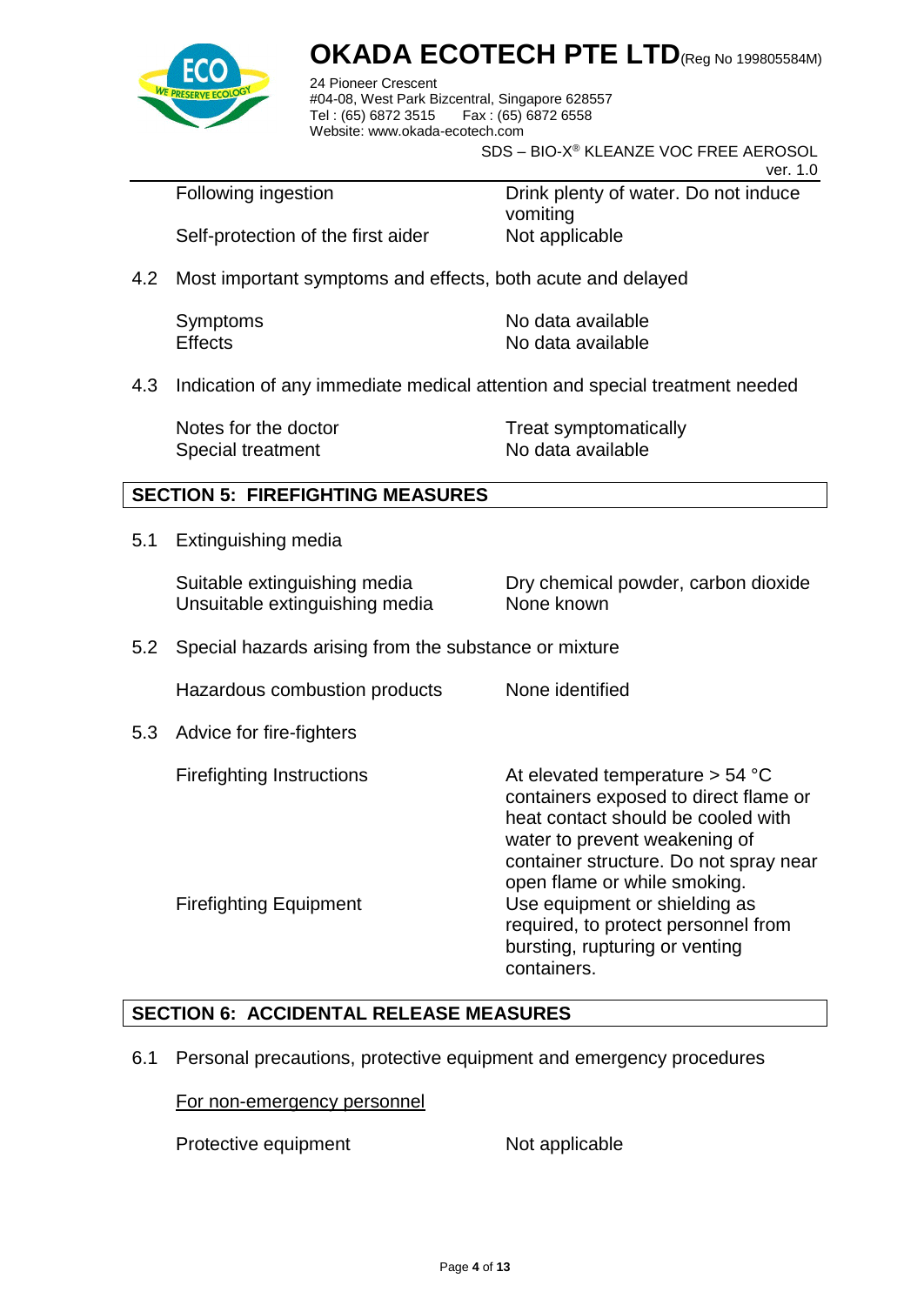

24 Pioneer Crescent #04-08, West Park Bizcentral, Singapore 628557 Tel : (65) 6872 3515 Fax : (65) 6872 6558 Website: www.okada-ecotech.com

SDS – BIO-X® KLEANZE VOC FREE AEROSOL

ver. 1.0

| Emergency procedures | Keep unnecessary and unprotected<br>personnel away. Wear appropriate<br>personal protective equipment as<br>specified in Section 8. Stop leak if<br>possible, without personal risk. |
|----------------------|--------------------------------------------------------------------------------------------------------------------------------------------------------------------------------------|
|                      |                                                                                                                                                                                      |

#### For emergency responders

Personal protective equipment Use personal protection

recommended in Section 8.

accident or slippery surface

6.2 Environmental precautions Not applicable

6.3 Methods and material for containment and cleaning up

For containment **Prevent further leakage or spillage if** 

For cleaning up **Hose off road surfaces to prevent** 

6.4 Reference to other sections See Section 12

safe to do so.

### **SECTION 7: HANDLING & STORAGE**

7.1 Precautions for safe handling

|     | Protective measures<br>Advice on safe handling<br>Fire preventions                         | Not applicable<br>Keep product away from any fire     |
|-----|--------------------------------------------------------------------------------------------|-------------------------------------------------------|
|     | Aerosol and dust generation prevention See Section 7.3<br><b>Environmental precautions</b> | source<br>Not applicable                              |
|     | Advice on general occupational<br>hygiene                                                  | Not applicable                                        |
|     | 7.2 Conditions for safe storage, including any incompatibilities                           |                                                       |
|     | Storage conditions                                                                         | Store in a cool, dry place, away from                 |
|     | Packaging materials                                                                        | direct sunlight and high temperature.<br>Aluminum Can |
| 7.3 | Specific end uses                                                                          |                                                       |
|     |                                                                                            |                                                       |

 $7.3$ 

Recommendations Keep out of reach of children. Keep container closed when not in use.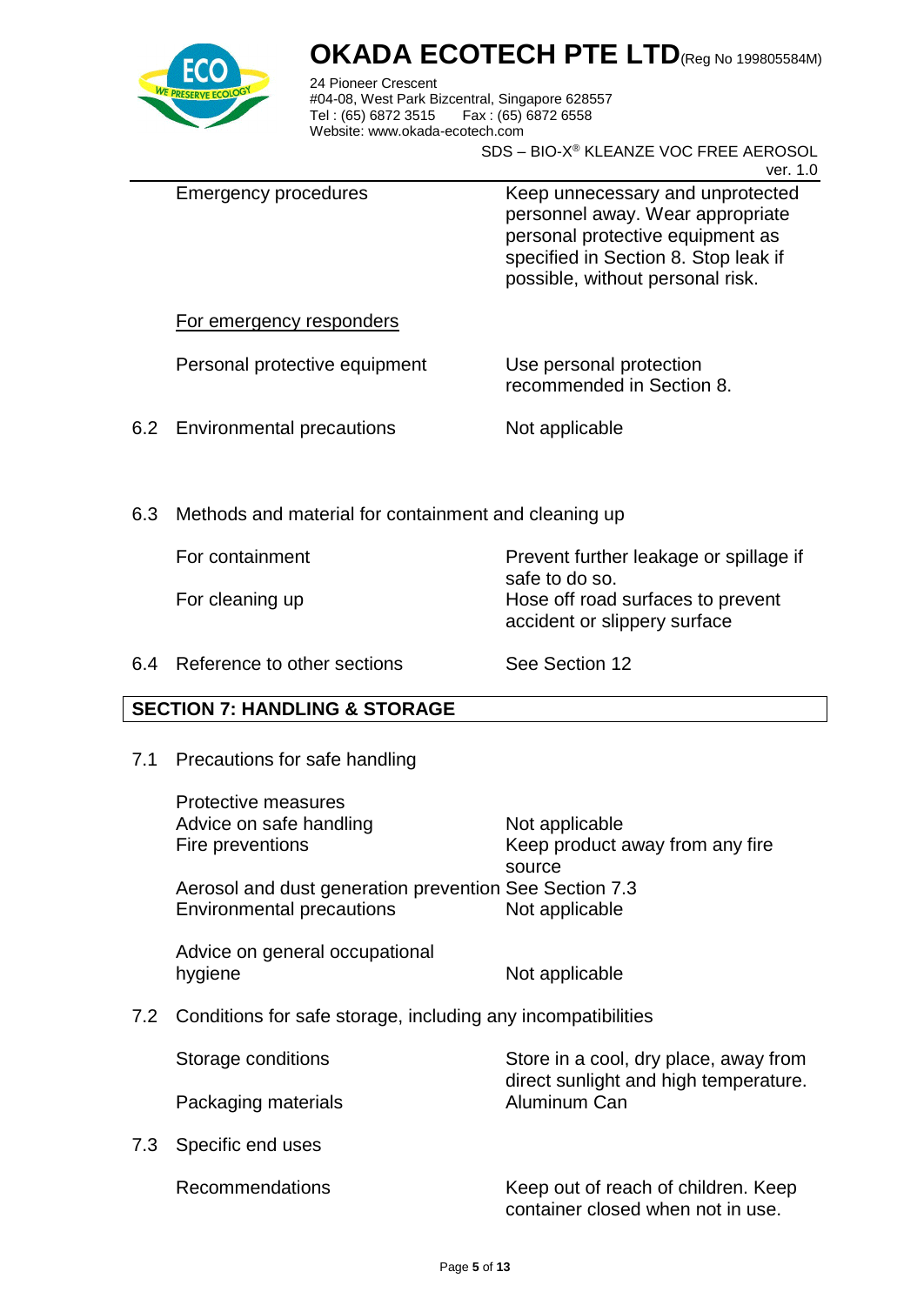

24 Pioneer Crescent #04-08, West Park Bizcentral, Singapore 628557 Fax : (65) 6872 6558 Website: www.okada-ecotech.com

SDS – BIO-X® KLEANZE VOC FREE AEROSOL

ver. 1.0

### **SECTION 8: EXPOSURE CONTROLS / PERSONAL PROTECTION**

8.1 Control parameters

Occupational exposure limits No data available Biological limit values No data available Exposure limits at intended use No data available

DNEL/PNEC-values

#### **Substance name** HFC-134a

#### **DNEL Worker**

| <b>DNEL type</b>                         | value                   | remark                 |
|------------------------------------------|-------------------------|------------------------|
| Long-term – inhalation, systemic effects | $13,936 \text{ mg/m}^3$ | Repeated dose toxicity |

#### **DNEL Consumer**

| <b>DNEL type</b>                         | value                   | remark                 |
|------------------------------------------|-------------------------|------------------------|
| Long-term – inhalation, systemic effects | 2,476 mg/m <sup>3</sup> | Repeated dose toxicity |

#### **PNEC**

| <b>PNEC type</b>                   | value         | remark              |
|------------------------------------|---------------|---------------------|
| PNEC aquatic, freshwater           | $100 \mu g/L$ |                     |
| PNEC aquatic, marine water         | $10 \mu g/L$  |                     |
| PNEC aquatic, intermittent release | 1 mg/L        | Freshwater          |
| PNEC sediment, freshwater          | 750 µg/kg     | Sediment dw         |
| PNEC sediment, marine water        |               |                     |
| <b>PNEC</b> soil                   |               | No exposure of soil |
|                                    |               | expected            |
| PNEC sewage treatment plant        | 73 mg/L       |                     |
| PNEC air                           |               |                     |
| PNEC secondary poisoning           |               | No potential for    |
|                                    |               | bioaccumulation     |

Risk management measures according to used control banding approach approach No data available

8.2 Exposure controls

Appropriate engineering controls General ventilation is adequate

Personal protective equipment Eye / Face protection None normally required Skin protection **None normally required** Respiratory protection None normally required Thermal hazards See Section 5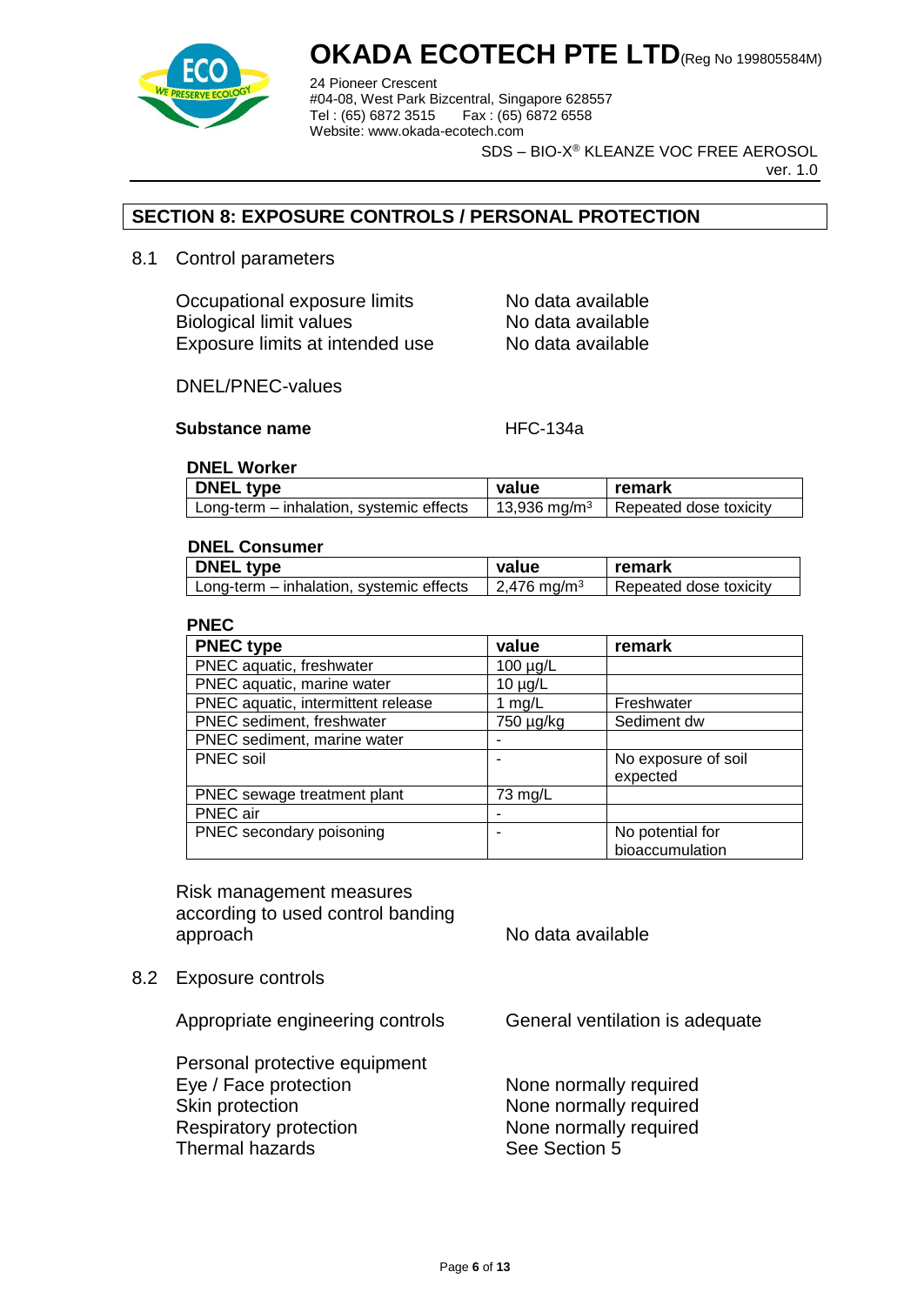

24 Pioneer Crescent #04-08, West Park Bizcentral, Singapore 628557 Tel : (65) 6872 3515 Fax : (65) 6872 6558 Website: www.okada-ecotech.com

SDS – BIO-X® KLEANZE VOC FREE AEROSOL

ver. 1.0

#### 8.2.3Environmental exposure controls

Consumer exposure control Not applicable

### **SECTION 9: PHYSICAL & CHEMICAL PROPERTIES**

9.1 Information on basic physical and chemical properties

| Appearance                                   | Aqueous emulsion            |
|----------------------------------------------|-----------------------------|
| <b>Physical state</b>                        | Liquid                      |
| Color                                        | Milky white                 |
| Odor                                         | Pleasant pine               |
| Odor threshold                               | Not applicable              |
| pH at 25 deg C                               | $6.0 \pm 1.0$               |
| Melting point $(^{\circ}C)$                  | Not applicable              |
| Freezing point (°C)                          | $0^{\circ}$ C               |
| Initial boiling point & boiling range $(°C)$ | Not applicable              |
| Flash point                                  | $>170$ °C                   |
| Evaporation rate                             | Not applicable              |
| Flammability (solid, gas)                    | Not applicable              |
| Upper explosive limits                       | Not applicable              |
| Lower explosive limits                       | Not applicable              |
| Vapor pressure                               | Not applicable              |
| Vapor density                                | Not applicable              |
| Relative density                             | $1.0 \pm 0.10$              |
| Solubility                                   | Completely soluble in water |
| Partition coefficient: n-octanol/water       | Not applicable              |
| Auto-ignition temperature                    | Not applicable              |
| Decomposition temperature                    | Not applicable              |
| Viscosity (BF/LVT/#1/100rpm/30°C)            | $5 \pm 2$ cps               |
| <b>Explosive properties</b>                  | Not explosive               |
| Oxidizing properties                         | Not oxidizing               |
|                                              |                             |

### **SECTION 10: STABILITY & REACTIVITY**

| 10.1 Reactivity                         | Not applicable                                                            |
|-----------------------------------------|---------------------------------------------------------------------------|
| 10.2 Chemical stability                 | Stable                                                                    |
| 10.3 Possibility of hazardous reactions | No hazardous reaction when handled<br>and stored according to provisions. |
| 10.4 Conditions to avoid                | Excessive heat & prolong sunshine                                         |
| 10.5 Incompatible materials             | Acids                                                                     |
| 10.6 Hazardous decomposition products   | Oxides of carbon.<br>Decomposition is very unlikely.                      |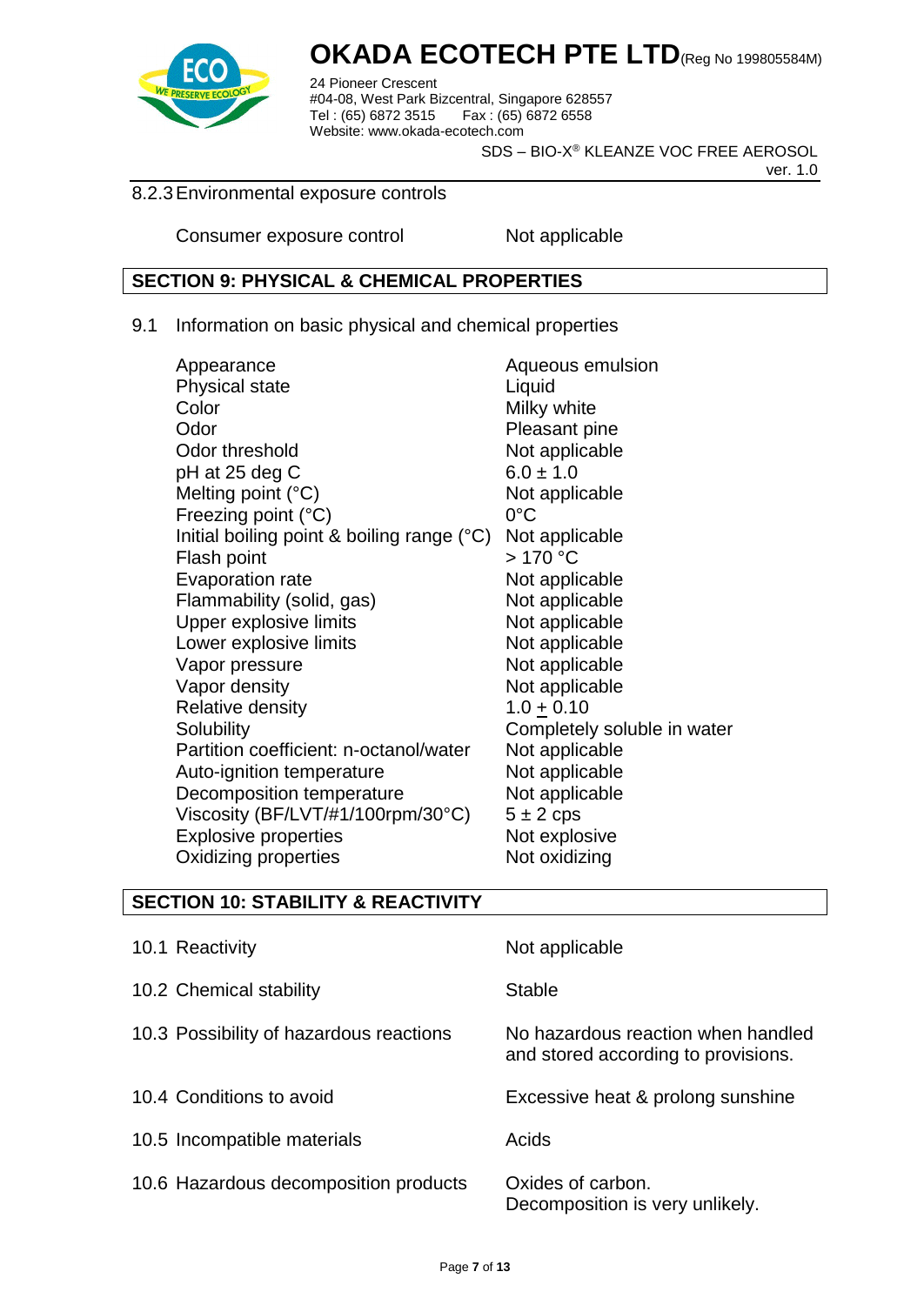

24 Pioneer Crescent #04-08, West Park Bizcentral, Singapore 628557 Fax : (65) 6872 6558 Website: www.okada-ecotech.com

SDS – BIO-X® KLEANZE VOC FREE AEROSOL

ver. 1.0

### **SECTION 11: TOXICOLOGICAL INFORMATION**

11.1 Information on toxicological effects

#### **Mixtures**

Acute toxicity

Oral LD<sup>50</sup> > 2,000 mg/kg (OECD 420 Guideline) Inhalation  $LC_{50} > 2.11$  mg/L air Dermal Absorption LD<sub>50</sub> > 2,000 mg/kg (OECD 434 Guideline)

Chronic Toxicity Carcinogenicity **No carcinogenicity** No carcinogenicity Mutagenicity Mutagenicity Momutagenicity

Reproductive toxicity No reproductive effect

### **SECTION 12: ECOLOGICAL INFORMATION**

The following classification and toxicological data are carried out according to the substance criteria (excluding biodegradation and bioaccumulation).

#### **Mixtures**

12.1 Toxicity:

| 1) Effect on Honey Bees                                                 | <b>Harmless</b>                                     |
|-------------------------------------------------------------------------|-----------------------------------------------------|
| 2) Effect on Earthworm                                                  | $LC_{50}$ > 1000 mg/kg (safe)                       |
| 3) Effect on predators                                                  | <b>Harmless</b>                                     |
| 4) Hazard to soil microflora                                            | Non hazardous                                       |
| 5) Acute Daphnia Immobilization                                         | $EC_{50}$ > 1000 mg/L (safe)<br>$NOEL = 197.5$ mg/L |
| 6) Acute toxicity to fish (Rainbow Trout) $LC_{50} = 440$ mg/L (24 hrs) | $LC_{50} = 150$ mg/L (96 hrs)<br>$NOEC = 50$ mg/L   |
| 7) Algal Inhibition Test                                                | Non inhibitory/Non stimulant<br>$NOEC = 22$ mg/L    |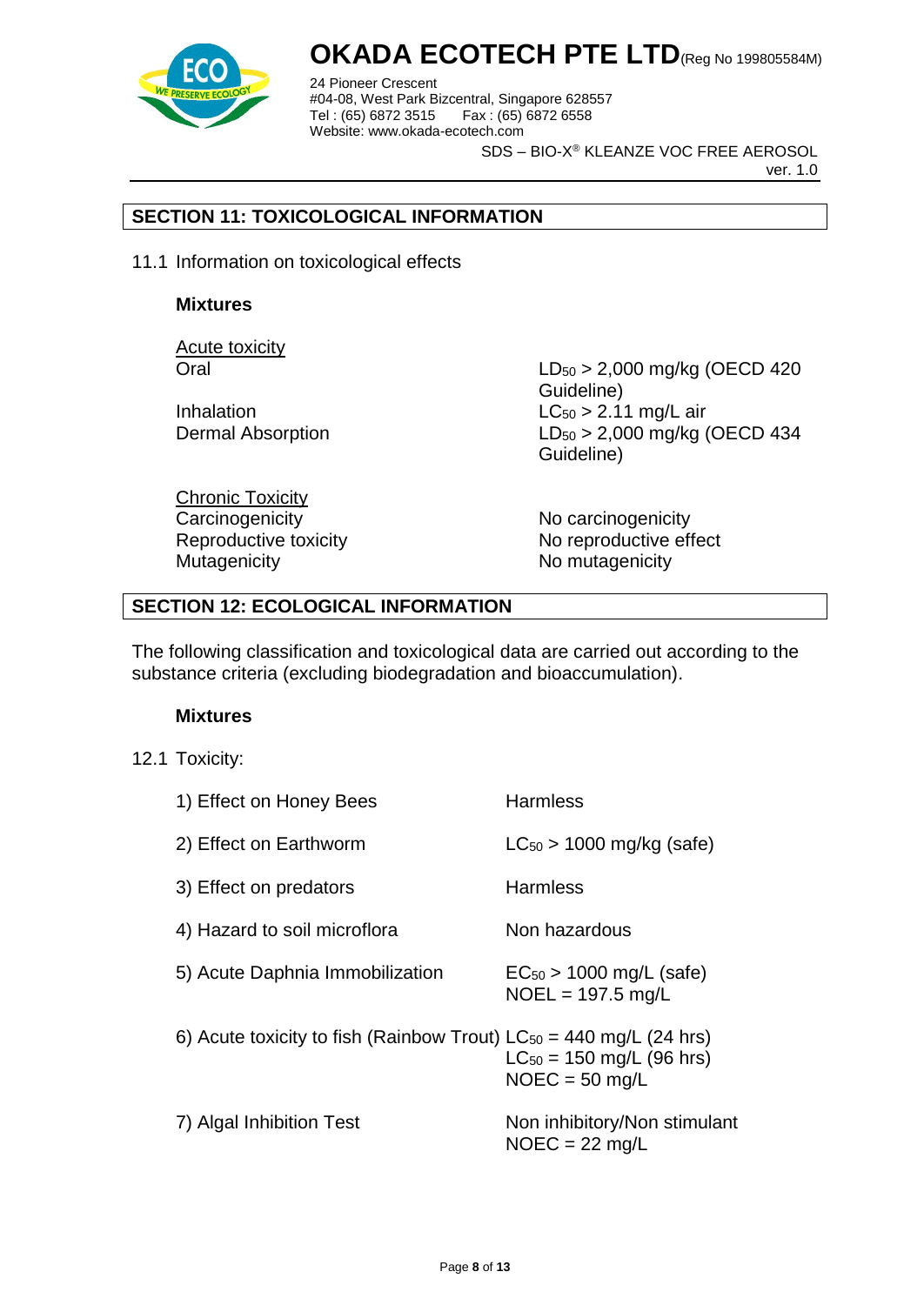

24 Pioneer Crescent #04-08, West Park Bizcentral, Singapore 628557 Fax : (65) 6872 6558 Website: www.okada-ecotech.com

SDS – BIO-X® KLEANZE VOC FREE AEROSOL

ver. 1.0

| 12.2 Persistence and degradability |                                                                                                 |                                                                    |
|------------------------------------|-------------------------------------------------------------------------------------------------|--------------------------------------------------------------------|
|                                    | 1) Metabolism in soil                                                                           | Rapid decomposition in soil                                        |
|                                    | 2) Degradability in water                                                                       | Readily biodegradable in water (For<br>non aerosol propellant)     |
|                                    | 3) Biodegradability of propellant (HFC-134a)<br>Biodegradation<br>Parameter<br>Degradation rate | Not readily biodegradable<br>28d<br>3%                             |
|                                    | 12.3 Bioaccumulative potential                                                                  | No data available                                                  |
|                                    | 12.4 Mobility in soil                                                                           | No data available                                                  |
|                                    | 12.5 Results of PBT and vPvB assessment No data available                                       |                                                                    |
| 12.6 Other adverse effects:        |                                                                                                 |                                                                    |
|                                    | Substance: HFC-134a<br>Log Pow<br>Half-life direct photolysis<br><b>GWP</b><br><b>ODP</b>       | 1.06<br>$9.6 - 16.7y$ (in atmosphere)<br>0.3 (Halocarbon GWP)<br>0 |

### **SECTION 13: DISPOSAL CONSIDERATIONS**

13.1 Waste treatment methods

Directive 2008/98/EC (Waste Framework Directive) Waste must be disposed of in accordance with federal, state, local, national and international regulations.

Additional information **Empty** the container completely before disposal

### **SECTION 14: TRANSPORT INFORMATION**

|                                 | Air transport (ICAO-TI / IATA-DGR)      |
|---------------------------------|-----------------------------------------|
| 14.1<br>UN No.                  | 1950                                    |
| 14.2 UN Proper shipping name    | AEROSOL, Non-flammable, Non-toxic gases |
| 14.3 Transport hazard class(es) | N.A.                                    |
| Hazard label(s)                 | N.A.                                    |
| 14.4 Packing group              | N.A.                                    |
| 14.5 Environmental hazards      | N.A                                     |

Shipping Information IATA Class 2.2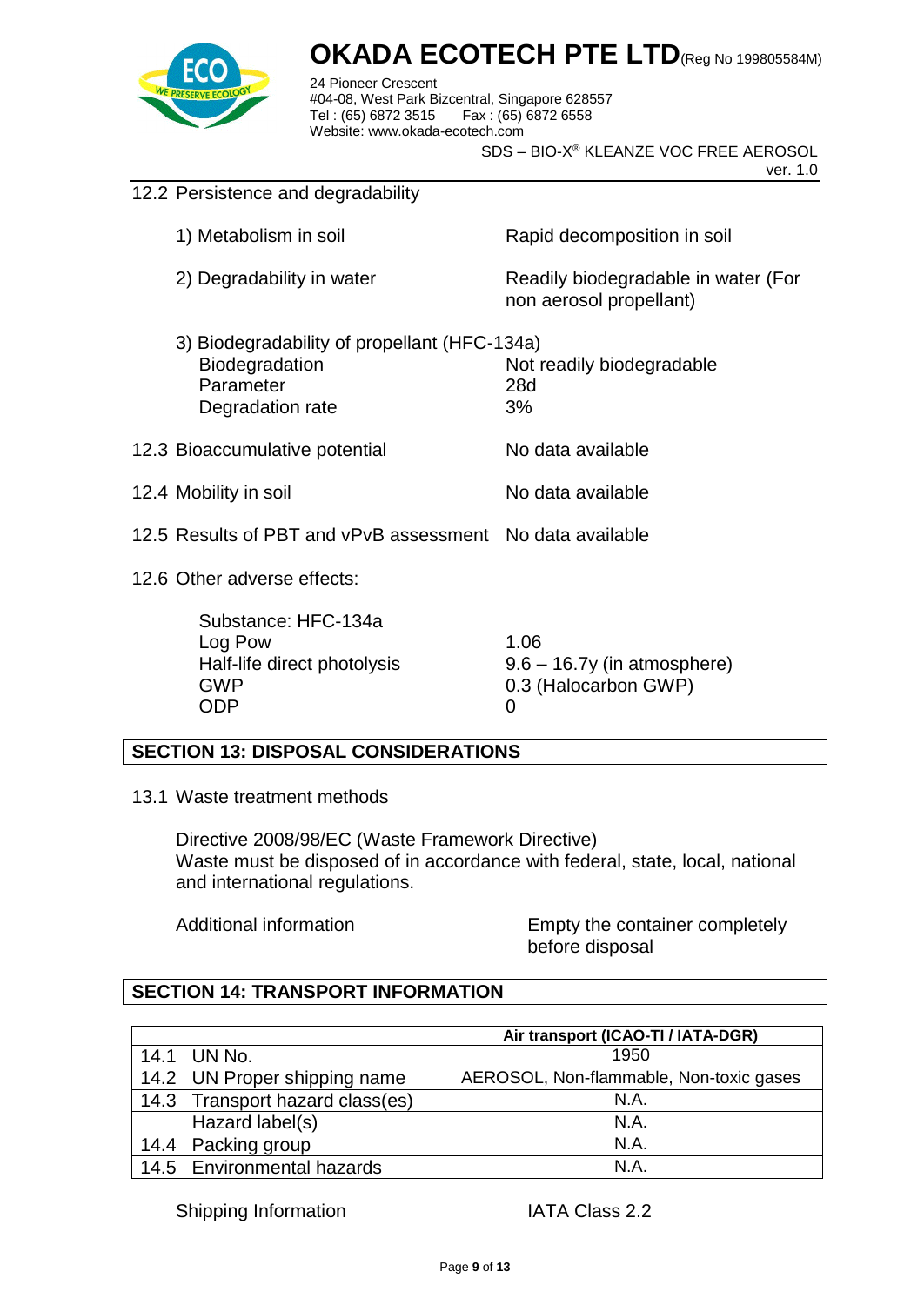

24 Pioneer Crescent #04-08, West Park Bizcentral, Singapore 628557 Fax : (65) 6872 6558 Website: www.okada-ecotech.com

SDS – BIO-X® KLEANZE VOC FREE AEROSOL

ver. 1.0

14.6 Special precautions for user

Make sure that the containers have no puncture or leakage. Avoid rough handling and dropping. Prevent collapse of cargo piles.

14.7 Transport in bulk according to Annex II of MARPOL 73/78 and the IBC Code

Additional information Not applicable

### **SECTION 15: REGULATORY INFORMATION**

15.1 Safety, health and environmental regulations/legislation specific for the substance or mixture

EU regulations Authorizations and/or restrictions on use See Section 1

Other EU regulations Not applicable

National regulations None

15.2 Chemical safety Assessment

For this substance & mixture, a chemical safety assessment is not required.

### **SECTION 16: OTHER INFORMATION**

- 16.1 Indication of changes: Any changes to the SDS compared to previous versions are highlighted with background color on the concerned content.
- 16.2 Abbreviations and acronyms:

| CAS           | <b>Chemical Abstract Service</b>            |
|---------------|---------------------------------------------|
| <b>DNEL</b>   | Derivative No Effect Level                  |
| <b>EC</b>     | <b>European Community</b>                   |
| <b>EINECS</b> | European Inventory of Existing Chemical     |
|               | <b>Substances</b>                           |
| <b>OECD</b>   | The Organization for Economic Cooperation   |
|               | and Development                             |
| <b>MSHA</b>   | Mine Safety Health Administration           |
| <b>NIOSH</b>  | National Institute of Occupational Safety & |
|               | Health                                      |
| <b>OEL</b>    | <b>Occupational Exposure Limit</b>          |
| <b>PBT</b>    | Persistent, Bioaccumulative, Toxic          |
| <b>NOEC</b>   | No Observed Effect Concentration            |
| <b>NOEL</b>   | No Observed Effect Level                    |
|               |                                             |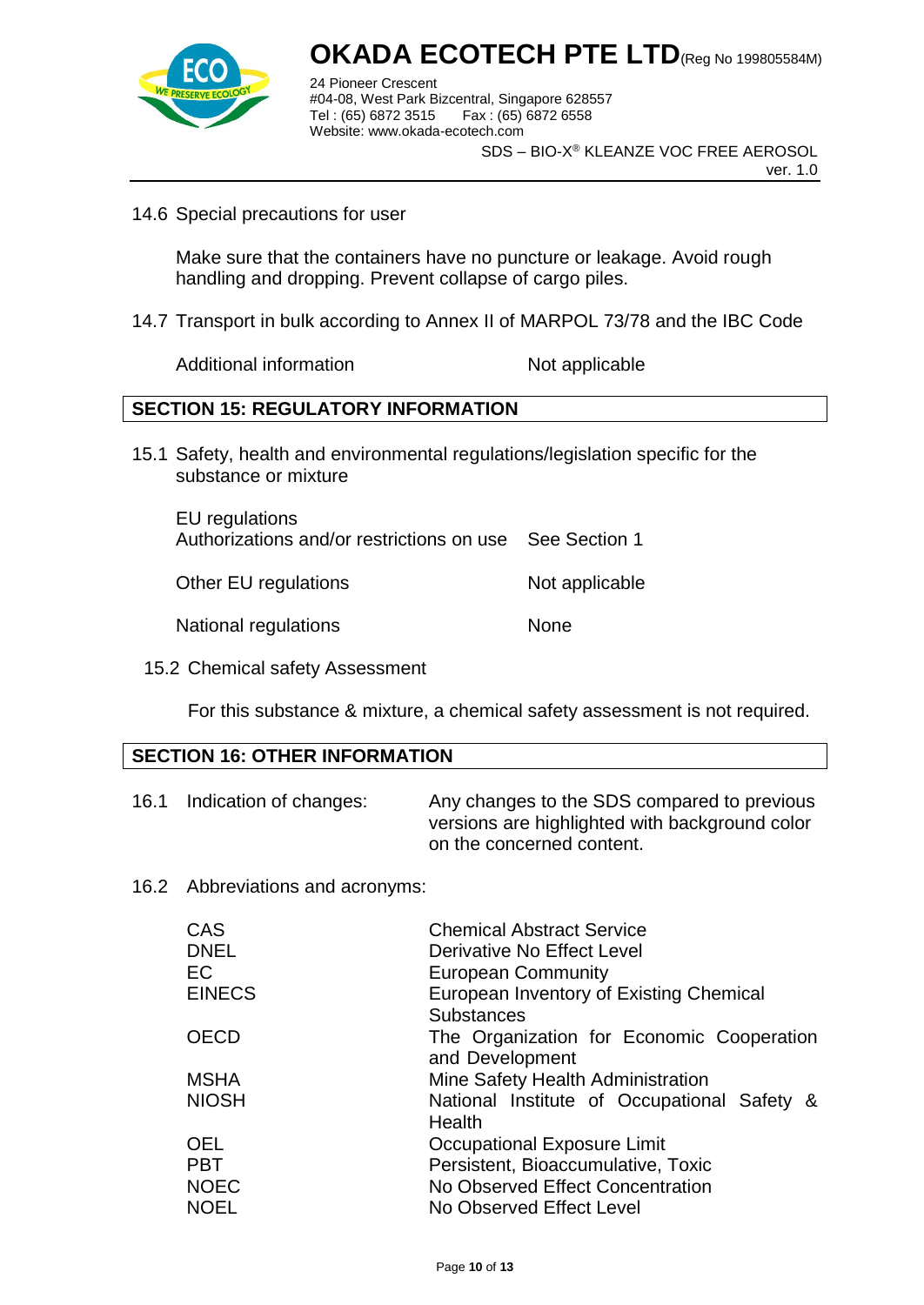

24 Pioneer Crescent #04-08, West Park Bizcentral, Singapore 628557 Tel : (65) 6872 3515 Fax : (65) 6872 6558 Website: www.okada-ecotech.com

SDS – BIO-X® KLEANZE VOC FREE AEROSOL

ver. 1.0

| <b>NOAEL</b> | No Observed Adverse Effect Level              |
|--------------|-----------------------------------------------|
| <b>PNEC</b>  | <b>Predicted No Effect Concentration</b>      |
| <b>SCOEL</b> | Scientific Committee on Occupational Exposure |
|              | Limits                                        |
| TLV          | <b>Threshold Limit Value</b>                  |
| <b>TWA</b>   | Time Weighted Average                         |
| vPvB         | Very Persistent, Very Bioaccumulative         |
|              | <b>Weight Percent</b>                         |
|              |                                               |

16.3 Key literature references and sources for data

Hazard phrase(s) referenced in section 2:

| H <sub>350</sub>                                        | May cause cancer.                                    |  |
|---------------------------------------------------------|------------------------------------------------------|--|
| H351                                                    | Suspected of causing cancer.                         |  |
| H <sub>225</sub>                                        | Highly flammable liquid and vapour                   |  |
| H301+H311+H331                                          | Toxic if swallowed, in contact with skin or if       |  |
|                                                         | inhaled                                              |  |
| H <sub>302</sub>                                        | Harmful if swallowed                                 |  |
| H <sub>304</sub>                                        | May be fatal if swallowed and enters airways         |  |
| H311                                                    | Toxic in contact with skin                           |  |
| H315                                                    | Causes skin irritation                               |  |
| H317                                                    | May cause an allergic skin reaction                  |  |
| H318                                                    | Causes serious eye damage                            |  |
| H319                                                    | Causes serious eye irritation                        |  |
| H331                                                    | Toxic if inhaled                                     |  |
| H332                                                    | Harmful if inhaled                                   |  |
| H336                                                    | May cause drowsiness or dizziness                    |  |
| <b>H360D</b>                                            | May damage the unborn child.                         |  |
| H362                                                    | May cause harm to breast-fed children                |  |
| H372                                                    | Causes damage to organs through prolonged            |  |
|                                                         | or repeated exposure                                 |  |
| H373                                                    | May cause damage to organs through                   |  |
|                                                         | prolonged or repeated exposure                       |  |
| H400                                                    | Very toxic to aquatic life                           |  |
| H410                                                    | Very toxic to aquatic life with long lasting effects |  |
| H411                                                    | Toxic to aquatic life with long lasting effects      |  |
| $\sim$ $\sim$ $\sim$ $\sim$ $\sim$ $\sim$ $\sim$ $\sim$ |                                                      |  |

Precautionary Statements referenced in section 2:

### Prevention:

| P <sub>210</sub> | Keep away from heat, hot surfaces, sparks,<br>open flames and other ignition sources. No |
|------------------|------------------------------------------------------------------------------------------|
|                  | smoking.                                                                                 |
| P <sub>280</sub> | Wear protective gloves/protective clothing/eye                                           |
|                  | protection/face protection.                                                              |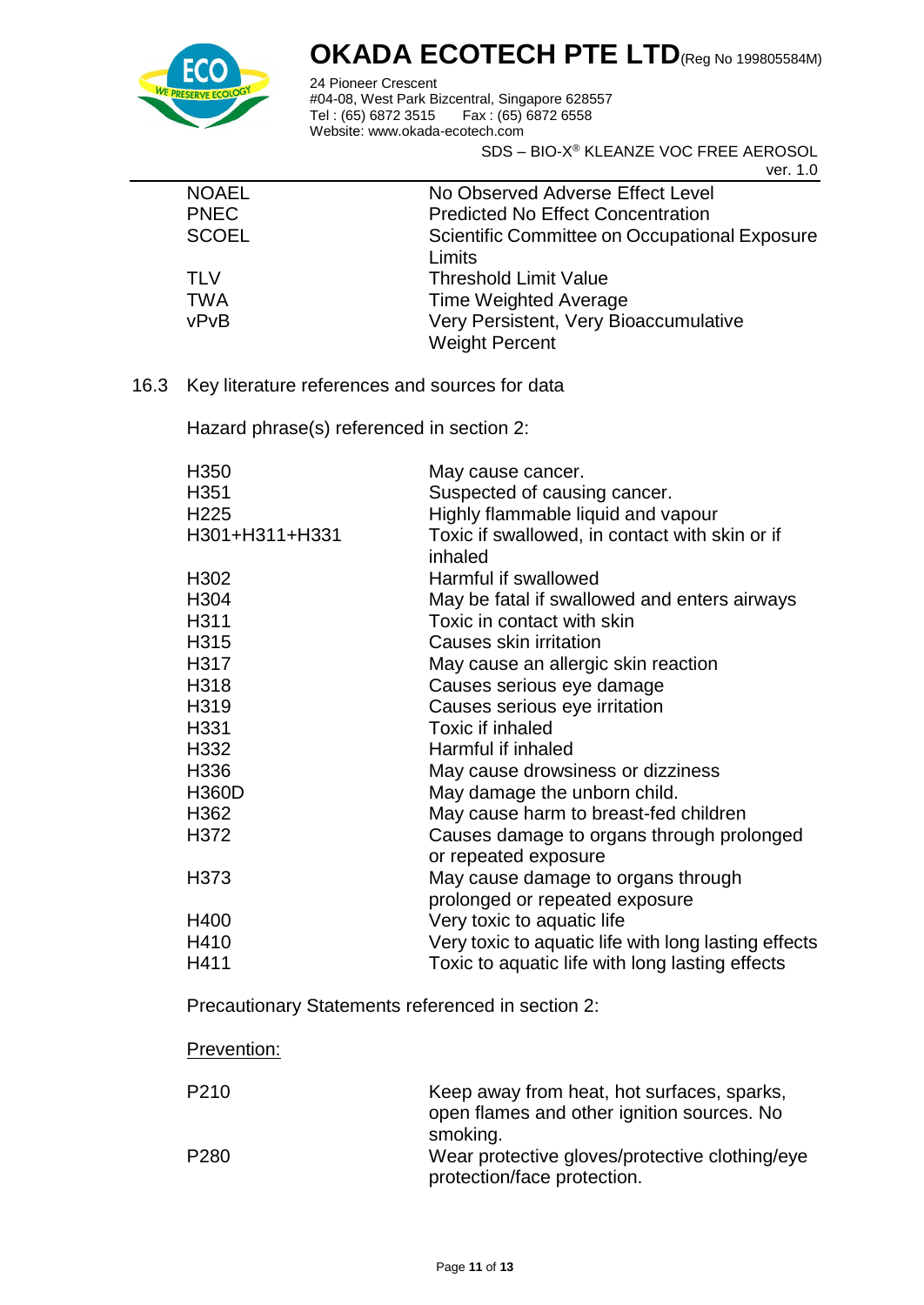

Response:

### **OKADA ECOTECH PTE LTD**(Reg No 199805584M)

24 Pioneer Crescent #04-08, West Park Bizcentral, Singapore 628557 Fax : (65) 6872 6558 Website: www.okada-ecotech.com

SDS – BIO-X® KLEANZE VOC FREE AEROSOL

ver. 1.0

| P302+P352<br>P301+P330+P331 | If on skin: Wash with plenty of water.<br>IF SWALLOWED: Rinse mouth. Do NOT<br>induce vomiting.                              |
|-----------------------------|------------------------------------------------------------------------------------------------------------------------------|
| P304+P340                   | IF INHALED: Remove person to fresh air and<br>keep comfortable for breathing.                                                |
| P391                        | Collect spillage.                                                                                                            |
| Storage:                    |                                                                                                                              |
| P403+P233                   | Store in a well-ventilated place. Keep container<br>tightly closed.                                                          |
| P403+P235                   | Store in a well-ventilated place. Keep cool.                                                                                 |
| Disposal:                   |                                                                                                                              |
| P <sub>501</sub>            | Dispose of contents/container to a suitable<br>disposal site in accordance with<br>local/national/international regulations. |

16.4 Classification for mixtures and used evaluation method according to regulation (EC) 1207/2008 [CLP]

See SECTION 2.1 (classification).

16.5 Relevant R-, H- and EUH-phrases (number and full text)

Not applicable

16.6 Training advice

Not applicable

16.7 Further information

### Disclaimer of Liability:

Okada Eoctech provides the descriptions, data and information contained herein in good faith but makes no representation as to its comprehensiveness or accuracy. It is provided for your guidance only. Because many factors may affect processing or application/use, Okada Ecotech recommends you perform an assessment to determine the suitability of a product for your particular purpose prior to use. No warranties of any kind, either expressed or implied, including fitness for a particular purpose, are made regarding products described, data or information set forth. In no case shall the descriptions, information, or data provided be considered a part of our terms and conditions of sale. Further, the descriptions, data and information furnished hereunder are given gratis. No obligation or liability for the